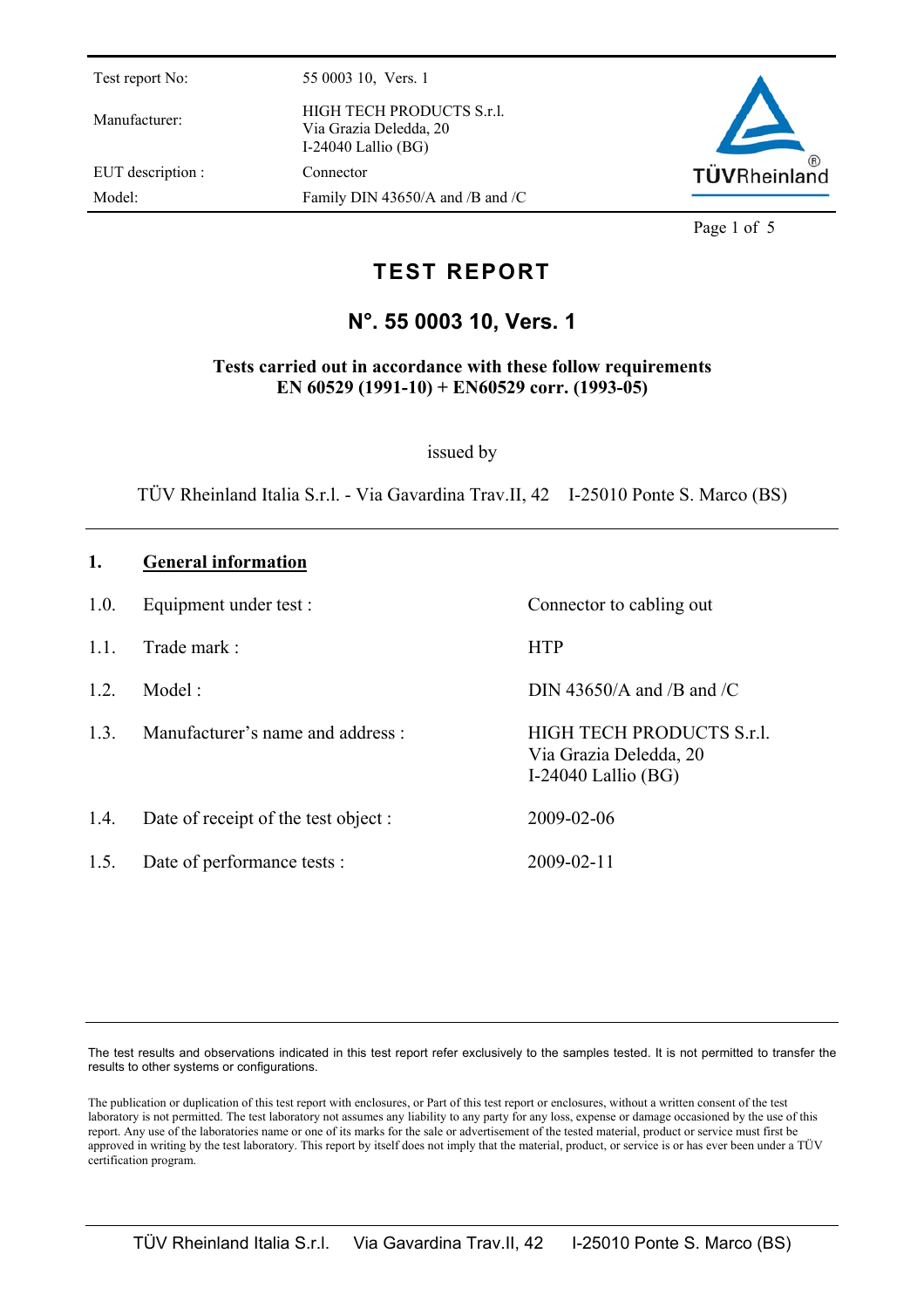| Test report No:   | 55 0003 10, Vers. 1                                                          |              |
|-------------------|------------------------------------------------------------------------------|--------------|
| Manufacturer:     | HIGH TECH PRODUCTS S.r.l.<br>Via Grazia Deledda, 20<br>I-24040 Lallio $(BG)$ |              |
| EUT description : | Connector                                                                    | TÜVRheinland |
| Model:            | Family DIN 43650/A and /B and /C                                             |              |
|                   |                                                                              |              |

Page 2 of 5

### **2. Test sequence and results:**

The customer has requested the following test sequences:

#### **2.1 Test sequence**

| <b>Description of test</b>                  | <b>Standard reference</b>                                       | Performance<br>criteria<br>observed | <b>Test results</b> |
|---------------------------------------------|-----------------------------------------------------------------|-------------------------------------|---------------------|
| IP <sub>6</sub> X<br>(Category 1 enclosure) | EN 60529 (1991-10) +<br>EN60529 corr. (1993-05)<br>ref. §13.6.2 | A                                   | <b>PASS</b>         |
| IPX7                                        | EN 60529 (1991-10) +<br>EN60529 corr. (1993-05)<br>ref. §14.2.7 | A                                   | <b>PASS</b>         |

### **2.2 Summary of performance criteria**

 $A =$ The protection is satisfactory because no deposit of dust and water are observable inside the enclosure at the end of the tests.

### **2.3 Remarks to the test**

After the tests we have verified that the enclosure can be marked as IP67 in according with the indication of the par. 4 of the EN 60529.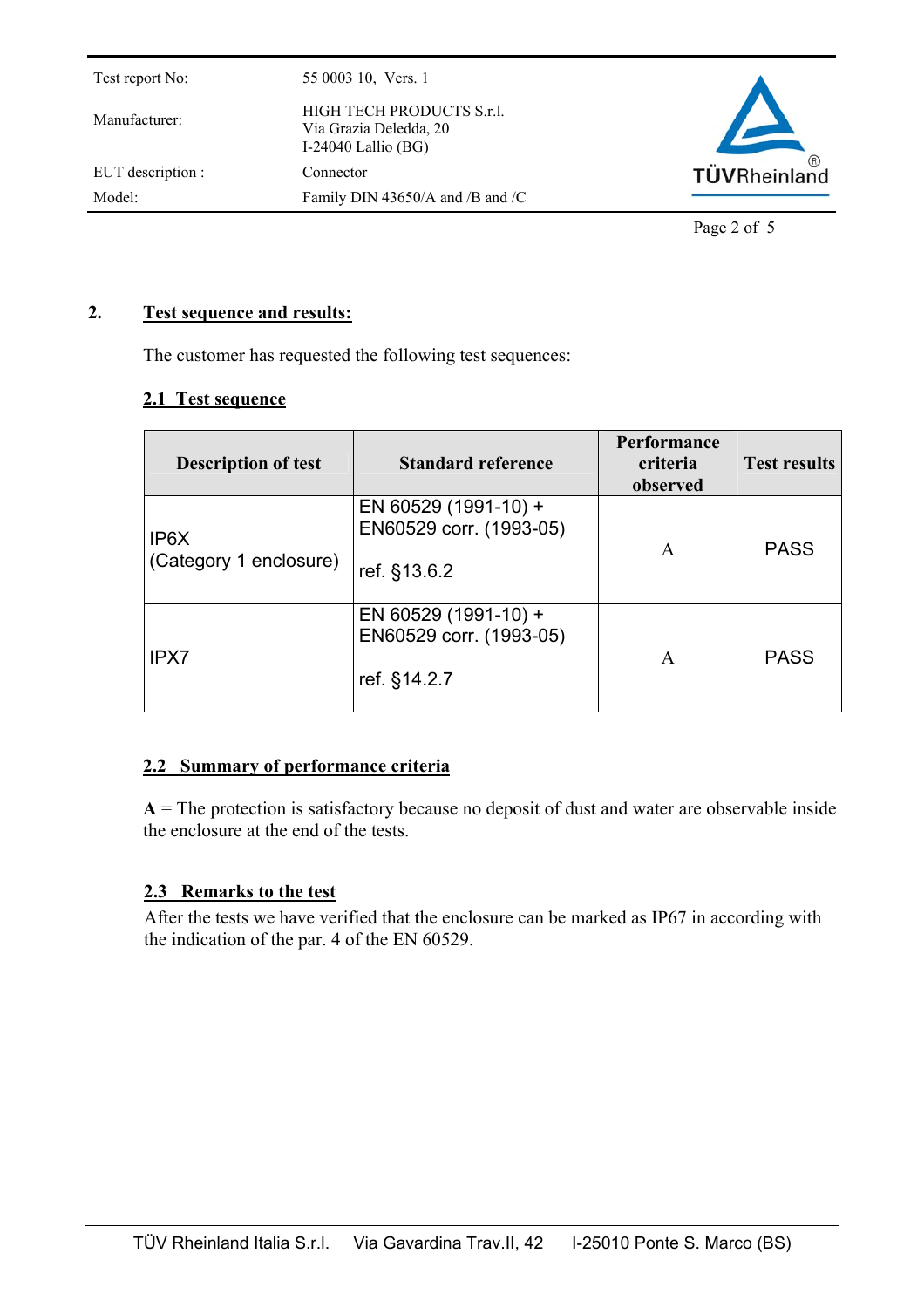Manufacturer: HIGH TECH PRODUCTS S.r.l. Via Grazia Deledda, 20 I-24040 Lallio (BG) EUT description : Connector Model: Family DIN 43650/A and /B and /C

**TÜVRheinland** 

Page 3 of 5

### **3.0 Schlußbescheinigung** *Statement of conformity*

Ergebnisse von den Prüfungen und den Kommentaren bezüglich des Ausganges sehen.

Dieser Prüfbericht umfasst die Seiten 1 bis 5.

Dieser Prüfbericht darf nur vom Auftraggeber und nur in vollem Wortlaut vervielfältigt und weitergegeben werden. Eine auszugsweise Vervielfältigung und Veröffentlichung des Prüfberichtes ist nur nach schriftlicher Genehmigung des Prüflaboratoriums zulässig.

*See each measurement results step below for concerning result.* 

*The Test Report comprises pages 1 to 5* 

*The Test Report shall be reproduced and published in full only and by the customer only. It shall be reproduced partially with the written permission of the Test Laboratory only.* 

I-Ponte San Marco (BS), 2010-01-14

francesco Barticolo

Mr. Francesco Barbierato Prüfingenieur / *Test engineer*  E-Mail: francesco.barbierato@it.tuv.com Telephone: +39-030-9655921 Telefax: +39-030-9655923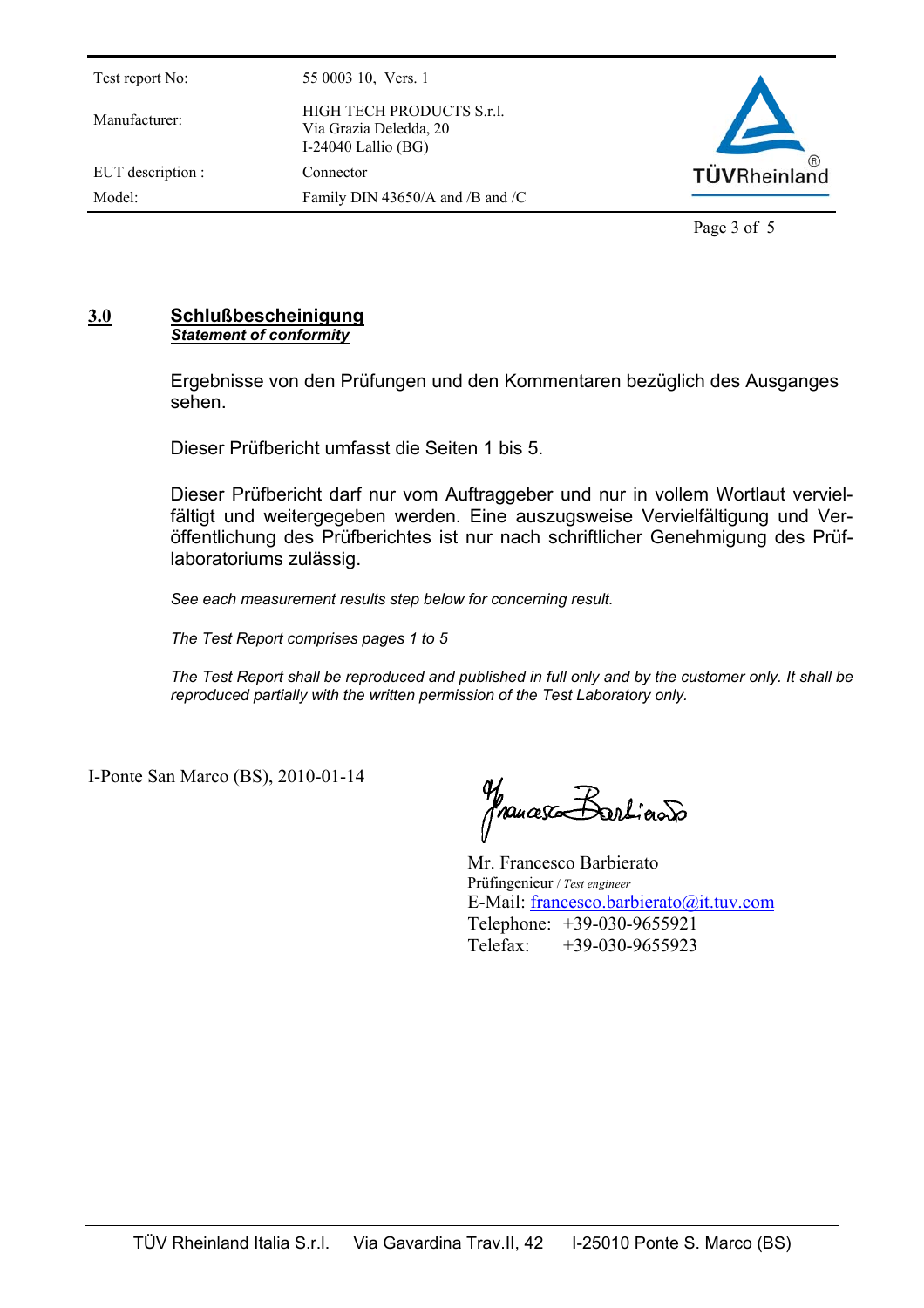Manufacturer: HIGH TECH PRODUCTS S.r.l. Via Grazia Deledda, 20 I-24040 Lallio (BG) EUT description : Connector Model: Family DIN 43650/A and /B and /C



Page 4 of 5

# *Annex 1*

| <b>Test protocols</b>              |                                                                                                                                                                                                                                     |                                                                                                                             |                |  |
|------------------------------------|-------------------------------------------------------------------------------------------------------------------------------------------------------------------------------------------------------------------------------------|-----------------------------------------------------------------------------------------------------------------------------|----------------|--|
| <b>Mode of operation:</b>          | Equipment placed in the test chambers in horizontal position.                                                                                                                                                                       |                                                                                                                             |                |  |
|                                    | The EUT was tested as complete system comprise cable connection like<br>to a real installation under Customer's specifications.                                                                                                     |                                                                                                                             |                |  |
| <b>Requirements for IP6X test:</b> | The dust test was conducted with depression, according to 13.4 of the<br>EN 60529.                                                                                                                                                  |                                                                                                                             |                |  |
|                                    | Duration of test 8 hours                                                                                                                                                                                                            |                                                                                                                             |                |  |
| <b>Requirements for IPX7 test:</b> | The EUT was immersed into the water with lowest point of enclosure<br>located under 1000 mm below the surface of the water.<br>Other test condition in according with the par. 14.2.7 of the EN 60529.<br>Duration of test: 30 min. |                                                                                                                             |                |  |
| Used test equipment:               | Manufacturer                                                                                                                                                                                                                        | TÜV Internal Reg. No.:                                                                                                      |                |  |
| Dust chamber                       | Perani                                                                                                                                                                                                                              | 55500097                                                                                                                    |                |  |
| Water immersion chamber            | <b>TUV Rheinland</b>                                                                                                                                                                                                                | 55500151                                                                                                                    |                |  |
| Atmospheric condition              | Oregon Scientific                                                                                                                                                                                                                   | 55500103/1                                                                                                                  |                |  |
| <b>Measurement uncertainty:</b>    | Water flow rate : $0,5$ l/min<br>Distance: 0,001 m<br>Time: 1 s                                                                                                                                                                     |                                                                                                                             |                |  |
| <b>Atmospheric condition:</b>      | Recommended par.11, EN60529<br>Temperature range<br>+15 to +35 $^{\circ}$ C<br>Relative humidity<br>25% to 75%<br>Air pressure<br>860 to 1060 mbar                                                                                  | Measured value<br>Temperature range<br>$+21^{\circ}C$<br>Relative humidity<br>63%<br>Air pressure<br>$102\overline{3}$ mbar |                |  |
| <b>Test results:</b>               |                                                                                                                                                                                                                                     |                                                                                                                             | <b>Verdict</b> |  |
| IP6X                               | No infiltration of talcum powder                                                                                                                                                                                                    |                                                                                                                             | Pass           |  |
| IPX7                               | No infiltration of water                                                                                                                                                                                                            |                                                                                                                             | Pass           |  |